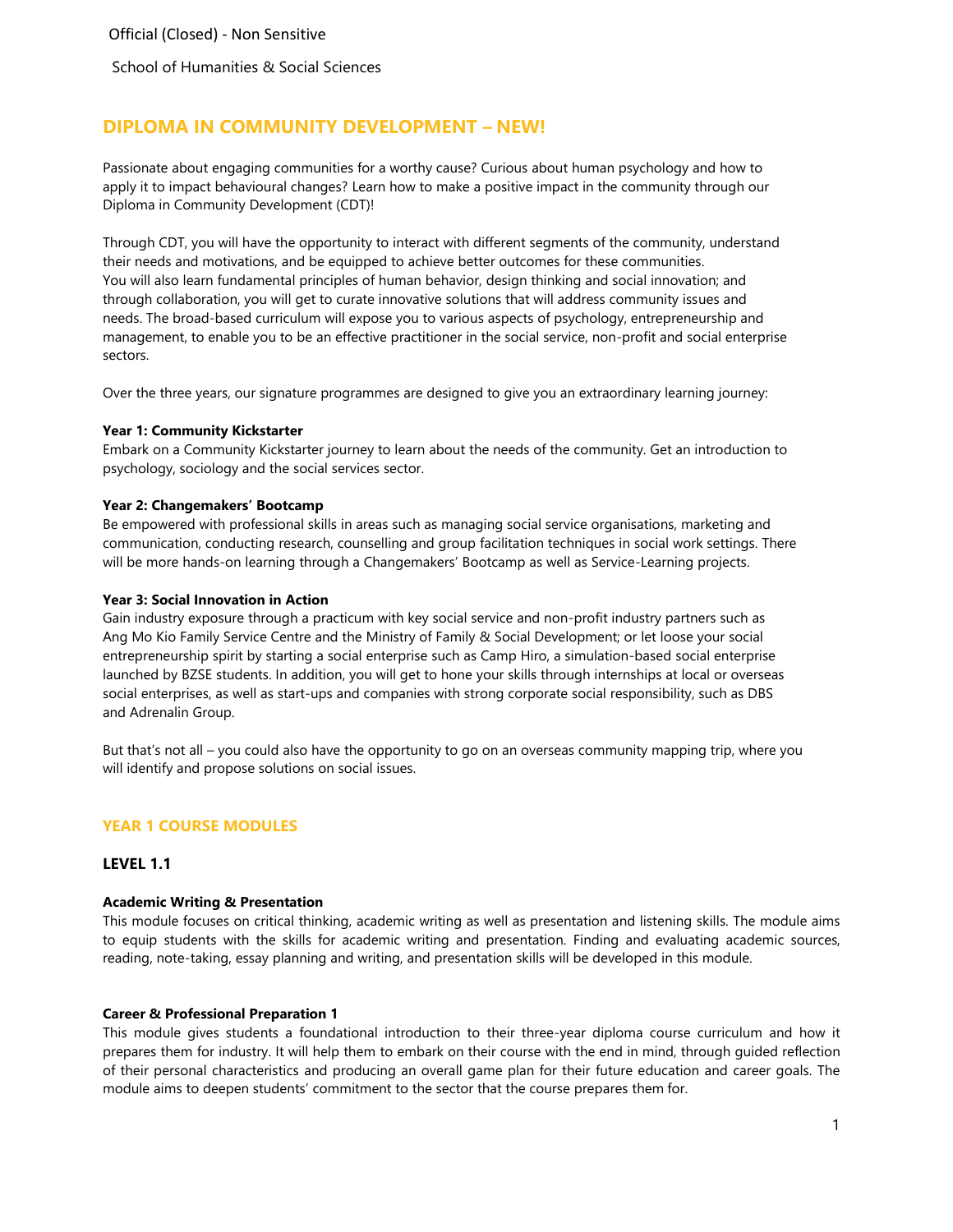School of Humanities & Social Sciences

### **Community Development & Social Services**

This module introduces students to the wide array of community development efforts, social services and resources that promote wellness, with special attention to the local context. Students will explore the variety of services catering to different population groups in the community (including children, youth, elderly, family, and people with disabilities and special needs) and appreciate the importance of inclusivity.

#### **Fundamentals of Sociology**

This module stresses the influence of societal forces on behaviours and lives of individuals. The aim is to provide students with an understanding of the social context of behaviours.

### **Introduction to Psychology**

This module introduces psychology as a science of behaviour and mental processes. Students are given a broad overview of the different fields in psychology and will learn to actively apply psychological insights to their lives.

### **IT Applications**

This module develops the e-competencies by equipping the students with the essential computing concepts and necessary skills to use computer applications for information research, organisation, collaboration and presentation.

## **LEVEL 1.2**

#### **Development across the Lifespan: Embracing Diversity & Inclusivity**

This module studies the physical, cognitive, emotional and social aspects of human development from infancy through childhood, adolescence, adulthood and old age. The aim is to provide students with knowledge of progressive psychological changes that occur in human beings as they age and the multidisciplinary approaches in the assessment and intervention for disabilities which can occur in the human lifespan. The module encourages students to embrace differences, diversity and inclusivity through deconstructing their notion of disability.

### **Introduction to Research Methods & Statistics**

This module introduces students to basic statistics and methods used in social and psychological research. Students will learn descriptive and inferential statistics, probability theory, the formulation of research problems and the construction of empirically testable hypotheses, sampling, data collection techniques, and research writing skills.

### **Managing Social Service Organisations**

This module enables students to acquire an introductory understanding of management principles and applications. They will learn how managers plan, lead, organise and control activities and resources in organisations. Students will work closely with local social service organisations to understand the different strategies used to meet community needs. The module also introduces concepts and principles of accounting and financial decision-making by social service organisations.

### **Professional Communication 1**

This module prepares students to communicate effectively in business settings. Students will learn both oral and written communication skills that demonstrate concepts of business communication principles, interpersonal skills and intercultural skills. Topics such as proposal and report writing, elevator pitch and professional presentation will be covered.

### **Social Innovation & Entrepreneurship**

This module introduces the social and environmental issues faced by the local community. The module also examines the different community needs and analyses the different types of innovative social solutions that have been designed to meet those needs. Students will work closely with local social enterprises, non-profit organisations, and voluntary welfare organisations, to understand the different strategies used to meet community needs.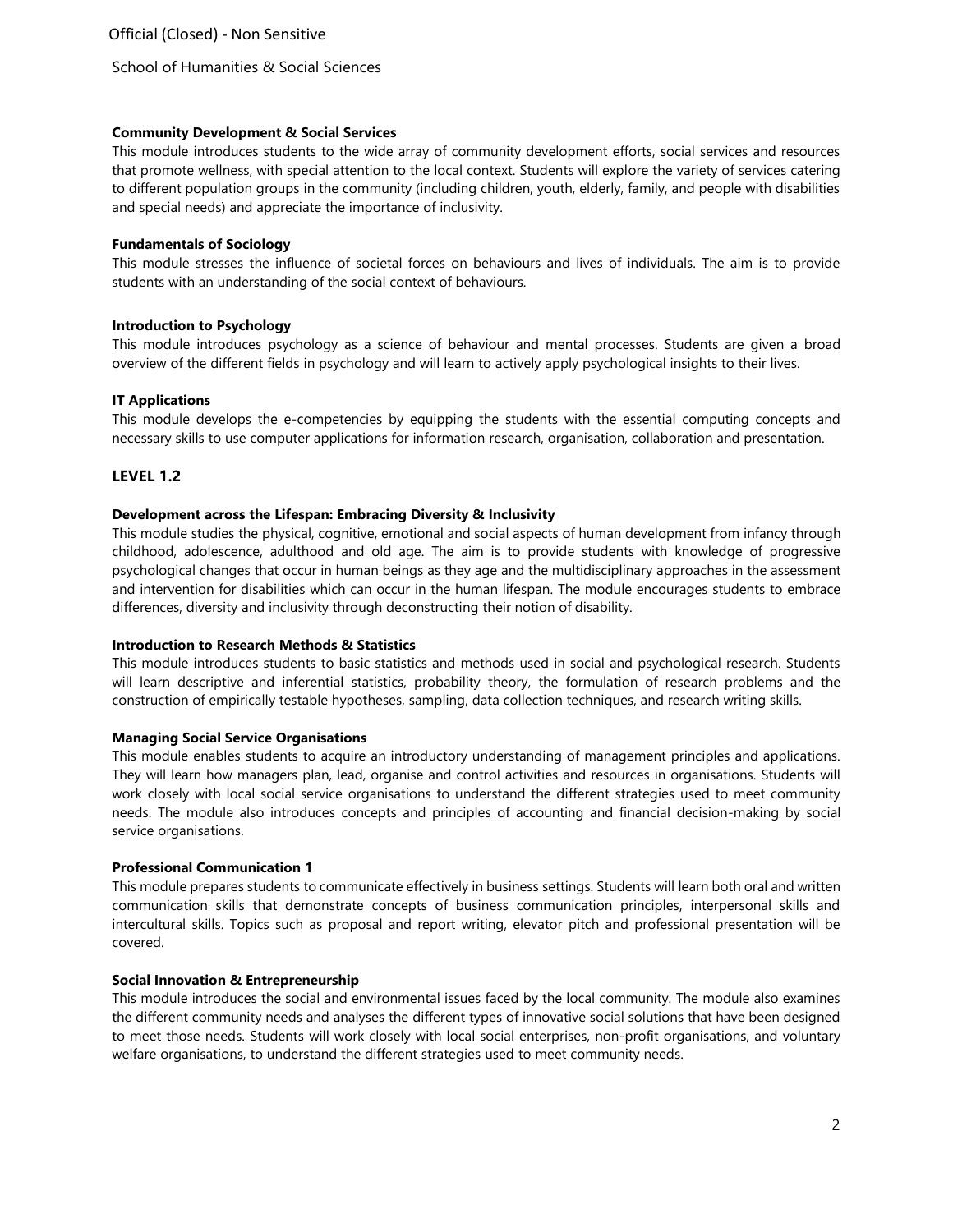## School of Humanities & Social Sciences

# **YEAR 1 COURSE CURRICULUM**

| <b>Module Name</b>                                                 | <b>Credit Units</b> |
|--------------------------------------------------------------------|---------------------|
| Level 1.1 (18 hours per week)                                      |                     |
| Academic Writing & Presentation                                    | 4                   |
| Career & Professional Preparation 1                                |                     |
| Community Development & Social Services                            | 4                   |
| <b>Fundamentals of Sociology</b>                                   | 3                   |
| Introduction to Psychology                                         | 3                   |
| <b>IT Applications</b>                                             | 3                   |
| Level 1.2 (20 hours per week)                                      |                     |
| Development across the Lifespan: Embracing Diversity & Inclusivity | 4                   |
| Health & Wellness^                                                 |                     |
| Introduction to Research Methods & Statistics                      |                     |
| Managing Social Service Organisations                              | 4                   |
| Professional Communication 1                                       | ς                   |
| Social Innovation & Entrepreneurship                               |                     |

### **Notes:**

^ For more details on Interdisciplinary Studies (IS) electives, please log on to [www.np.edu.sg/is](http://www.np.edu.sg/is)

#### **IS Modules**

The School of Interdisciplinary Studies (IS) delivers a broad-based curriculum, which nurtures a new generation of professionals with multidisciplinary skills and an innovative and entrepreneurial spirit to meet the challenges of a knowledge economy. IS offers both prescribed modules and electives to challenge boundaries. Prescribed modules develop students' competencies in core areas such as Communication, Innovation and Enterprise, Culture and Communication, and Personal Mastery and Development, while elective modules provide insights into Arts and Humanities, Business, Design, and Science andTechnology.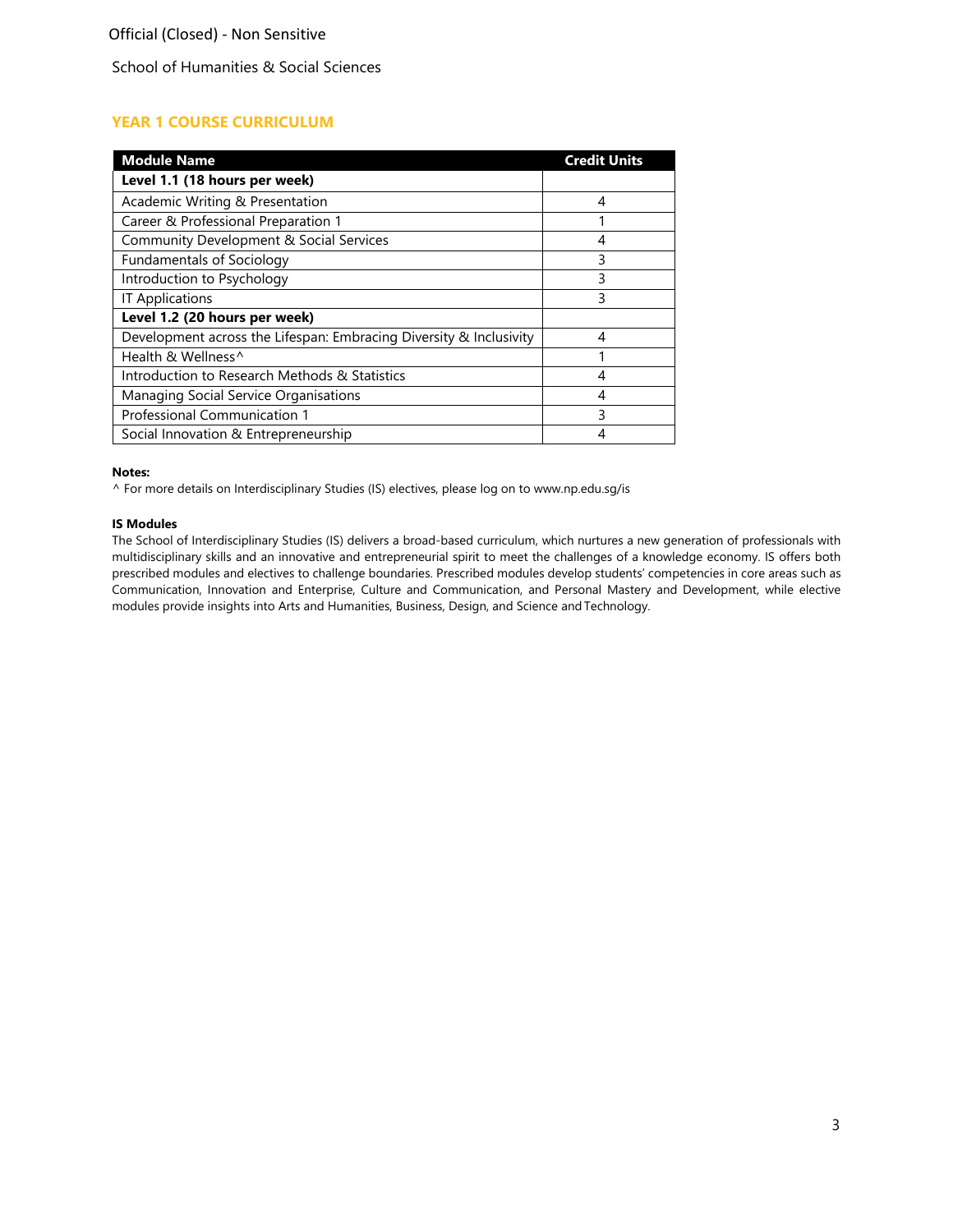School of Humanities & Social Sciences

## **YEAR 2 COURSE MODULES**

## **LEVEL 2.1**

### **Group Dynamics & Facilitation**

This module equips students with theories, research findings and skills aimed at managing group dynamics/conflicts and improving group effectiveness. Through field-based learning, students will be able to build the skills required to apply knowledge in practical situations such as managing psychoeducation group sessions.

### **Professional Communication 2**

This module prepares students to write effective cover letters and resumes. Preparation and enhancement of portfolio to meet professional standards as well as development of presentation skills, and improvement of job-seeking techniques will also be covered in the module.

### **Programme Development & Impact Evaluation**

This module provides students with the basic knowledge and skills in the design, management, implementation and evaluation of programmes in the context of social services. Through field-based learning, students will be able to apply psychological/social service concepts to guide the process of programme development.

## **Project & Event Management**

This module introduces students to project management concepts and tools. Project management concepts covered include project design and planning, time and cost management, risk assessment, scheduling, and progress management. Students will learn to apply these tools in a service-learning project to meet a real need identified by a community partner. Through structured reflections and facilitation, this module endeavours to enable students to connect their service experiences to their learning of project management concepts for a broader appreciation of the module, and to cultivate in them a sense of social responsibility and civic engagement.

### **Research Methods for Social Services**

This module builds on the foundational course for Introduction to Research Methods and Statistics. This module explores more complex research design used in the social sciences, including multiple comparisons and regression analyses. Students are also introduced to community mapping, Venn diagrams, wealth ranking, stakeholder and SWOT (Strengths, Weaknesses, Opportunities and Threats) analysis, preference and matrix ranking, focused interviews, focus group discussions, case studies and direct observations

### **Sponsorship & Volunteer Development**

This module provides students with an overview of the fundamentals of stakeholder partnerships, sponsorship and a Volunteer Management Framework in the context of social services. Through service-learning, case studies and empirical findings, students will gain an understanding of issues related to engaging stakeholders, fund-raising and sponsorship development and the role of volunteer management framework in managing issues such as volunteers' recruitment, job-match, motivation and recognition.

## **LEVEL 2.2**

# **Case Management & Supervised Practicum**

This module provides students with the basic knowledge and skills of working with an individual: engaging the individuals through basic counselling skills, conducting needs assessment, formulation of objectives, implementation of intervention, and evaluation of outcomes. Through supervised practicum, students will gain practical knowledge and skills in case management and be exposed to ethical and self-care issues.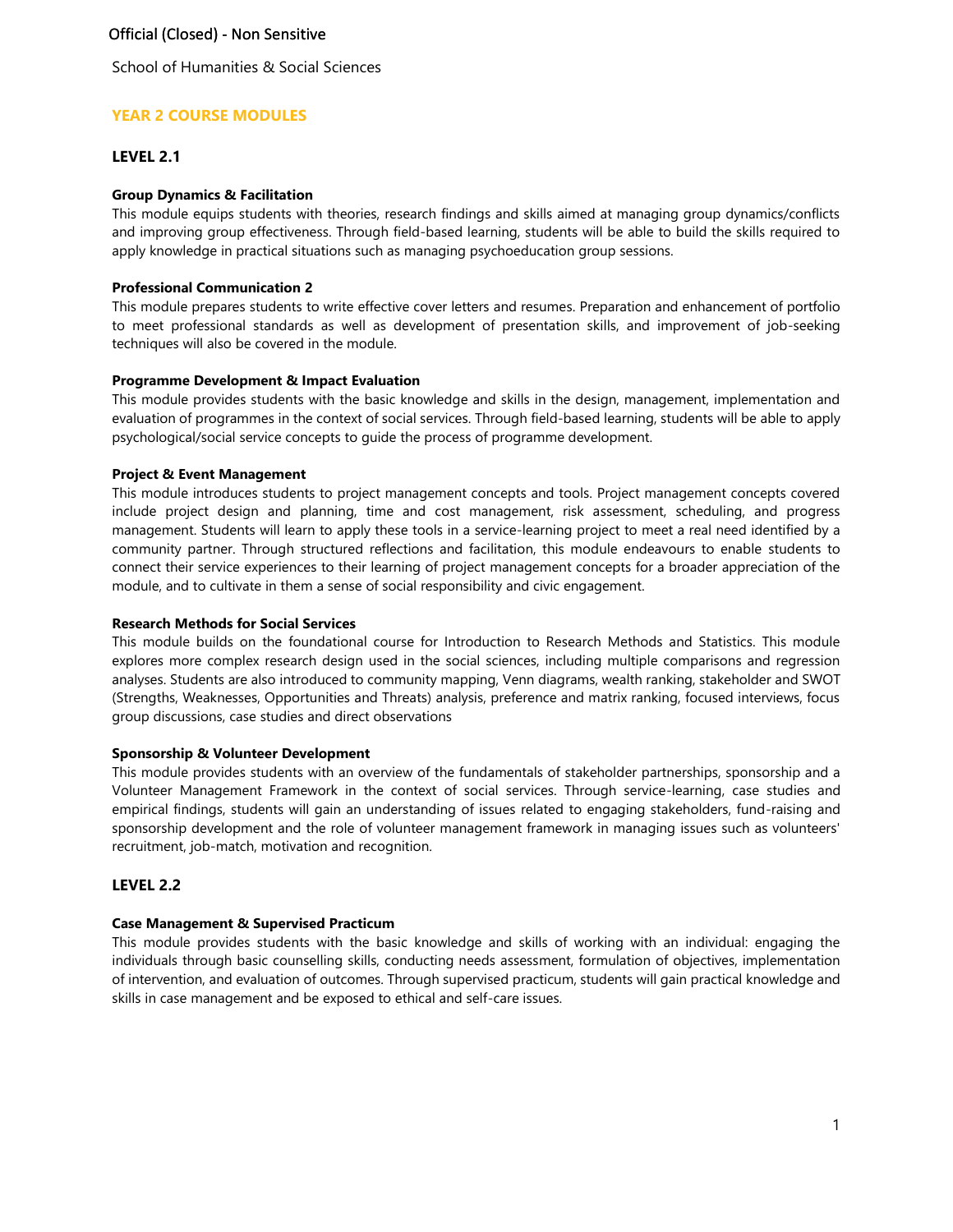School of Humanities & Social Sciences

### **Community Psychology & Advocacy**

This module introduces community analysis to identify problems and challenges, and promotes individual and community wellbeing and inclusivity through prevention and intervention efforts. Students will, through a servicelearning project, develop content and tools of communication for educational and advocacy purposes, including the design and delivery of public education campaigns and promotional communication to inform, educate and persuade audiences in community settings.

#### **Marketing & Communication for Social Service Organisations**

This module examines the concepts and principles of marketing and public relations communications for social service organisations. Students will have the opportunity to apply marketing concepts in creative and visual means for social goods and services through real-world applications. Students will also be exposed to writing approaches required for various communication situations, audiences, and objectives – and apply digital photography and imaging for creating publicity collaterals.

#### **Regulatory Framework & Governance**

This module introduces students to the essentials of corporate governance frameworks pertinent to social service organisations in Singapore. Students will learn about various legal structures for start-ups, internal controls against fraud and unfair human resource practices, and product/service liabilities and obligations. It also introduces students to basic approaches taken by social enterprises to measure social impact.

#### **Technology for Community Solutioning**

This module introduces students to the principles and concepts of technologies in social services. They will explore the role of technology in assisting the various communities and disabilities and incorporate technology into service plans and programmes, to bring about improved outcomes.

### **YEAR 2 COURSE CURRICULUM**

| <b>Module Name</b>                                         | <b>Credit Units</b> |
|------------------------------------------------------------|---------------------|
| Level 2.1 (21 hours per week)                              |                     |
| Group Dynamics & Facilitation                              | 3                   |
| Professional Communication 2                               | 2                   |
| Programme Development & Impact Evaluation                  |                     |
| Project & Event Management                                 | 4                   |
| Research Methods for Social Services                       |                     |
| Sponsorship & Volunteer Development                        | 4                   |
| Level 2.2 (22 hours per week)                              |                     |
| Case Management & Supervised Practicum                     | 4                   |
| Community Psychology & Advocacy                            | 4                   |
| Marketing & Communication for Social Service Organisations | 4                   |
| Regulatory Framework & Governance                          | 4                   |
| Technology for Community Solutioning                       | 4                   |
| World Issues: A Singapore Perspective^                     | 2                   |

#### **Notes:**

^ For more details on Interdisciplinary Studies (IS) electives, please log on to [www.np.edu.sg/is](http://www.np.edu.sg/is)

#### **IS Modules**

The School of Interdisciplinary Studies (IS) delivers a broad-based curriculum, which nurtures a new generation of professionals with multidisciplinary skills and an innovative and entrepreneurial spirit to meet the challenges of a knowledge economy. IS offers both prescribed modules and electives to challenge boundaries. Prescribed modules develop students' competencies in core areas such as Communication, Innovation and Enterprise, Culture and Communication, and Personal Mastery and Development, while elective modules provide insights into Arts and Humanities, Business, Design, and Science and Technology.